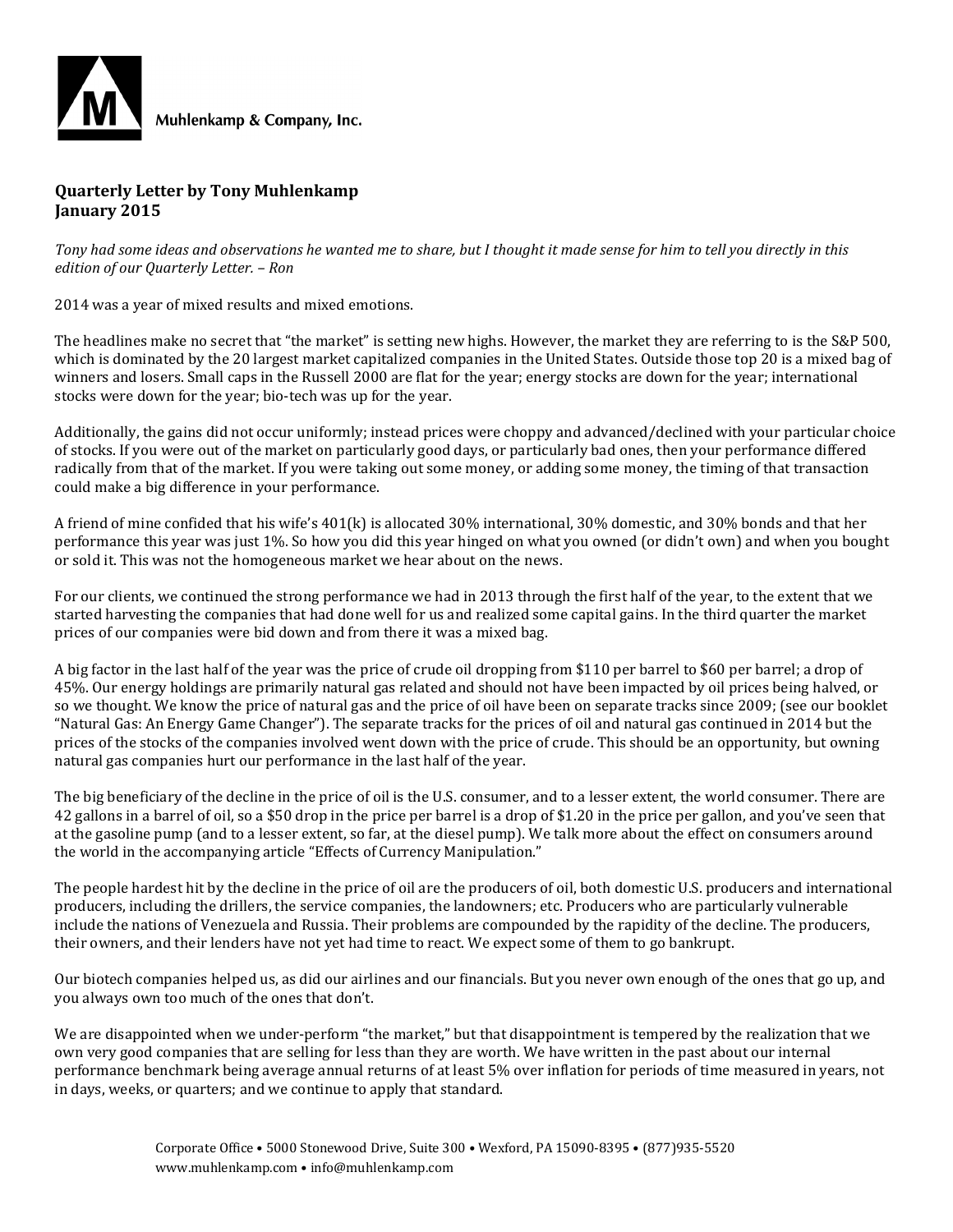

Returns of 5% over inflation are not available in cash or bonds, so we are looking for companies that are profitable enough, and priced low enough, that we can reasonably expect those returns over time. We are focusing on our companies and how profitable they are; how well they are growing; how well they are managed; and whether they are currently selling for more or less than they are worth. What is the business worth? Can I buy it for less than that or sell it for more than that? How much less, how much more? Simple questions that don't always have simple answers.

We are also paying attention to central banks, government policies and economies around the world because they set the terms by which our businesses have to operate. We have spoken and written extensively comparing investing to farming and how it helps to know the climate and the season you are operating in, and these macro factors determine the investing climate and season. These macro factors help us know what to plant and what is ripe and can be harvested. They determine whether our companies enjoy tail winds or face head winds as they run their business and provide the products and services consumers desire. Those same macro factors can also influence whether consumers have the desire and the ability to purchase those goods and services. In a free economy, the consumer is king and companies do well that benefit the consumer; so consumer incentives are important.

Today we observe that the market is a mixed bag; some companies are profitable and growing, some companies are not. Some companies are selling for much less than they are worth, some are selling for much more. We call that a stock picker's market, and it's where we like to live.

We observe that economies around the world are growing, although some are not growing as fast as they could. Some consumers around the world are OK; some are being squeezed. In general they are OK—not starving, but not necessarily thriving either—and we are on the lookout for policies that will make the consumers life easier, or harder.

We are finding enough companies that meet our criteria, and we think macro conditions are good enough, that we are fully invested in common stocks.

We continue to believe that emotional decisions are bad decisions. This is almost universally true, and clearly true for investing. We write these letters, hold our seminars, and publish booklets on various topics to help build an intellectual framework for investing and to counter the corrosive effects of the emotions that are so prevalent among investors. Please let us know how we are doing and if there is more we can do for you.

Cuty a shall be

*The comments made by Tony Muhlenkamp in this commentary are opinions and are not intended to be investment advice or a forecast of future events.*

**One cannot invest directly in an index**.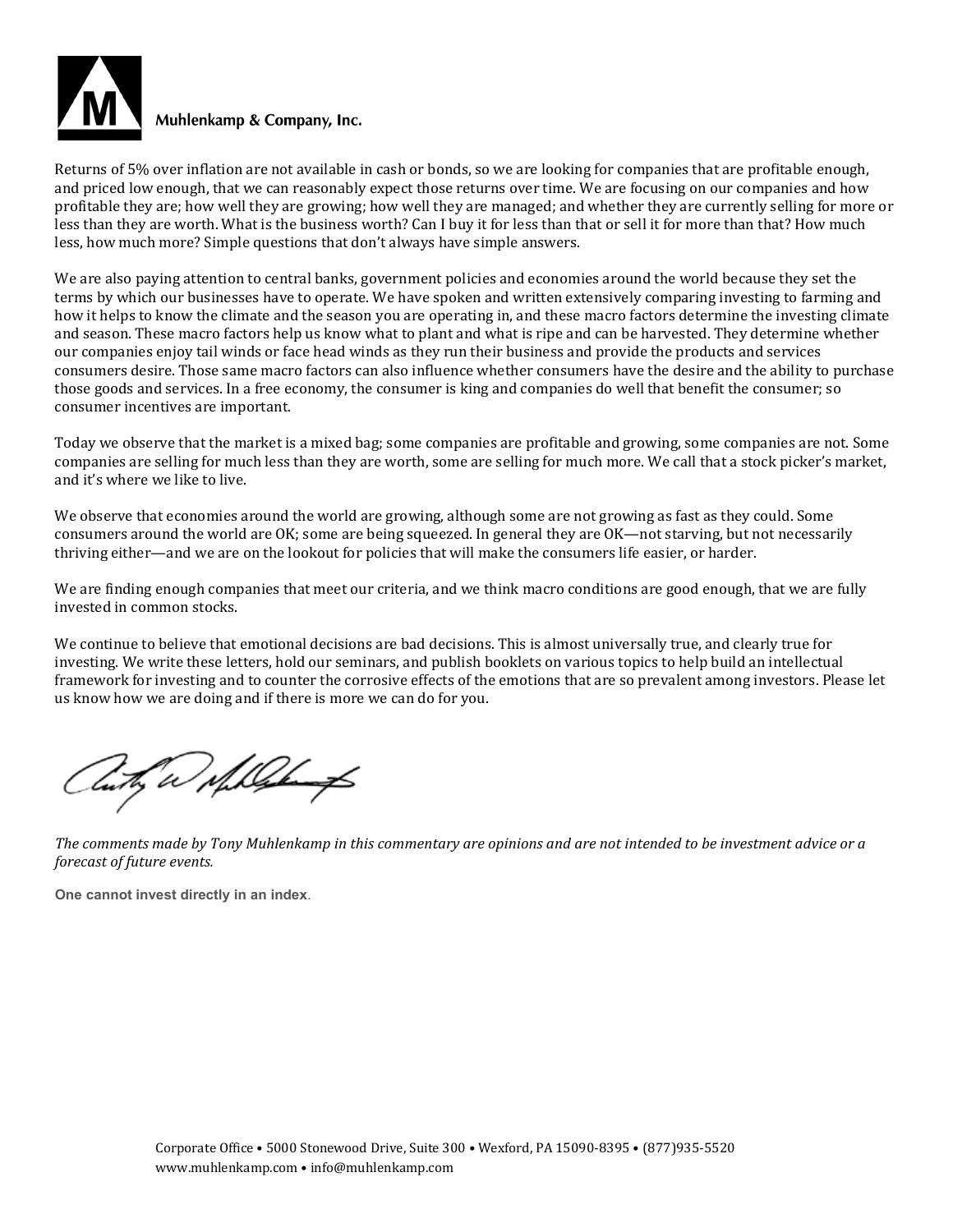# **Muhlenkamp**SMA **All-Cap Value**

#### **For the period ended 12/31/14**

*Muhlenkamp & Company's All-Cap Value SMA (Separately Managed Account) is designed for investors' accounts over \$100,000. We employ full discretion, applying fundamental analysis.*

### **Investment Objective**

We seek to maximize total return through capital appreciation, and income from dividends and interest, consistent with reasonable risk.

#### **Investment Strategy**

We invest in undervalued assets wherever they may be found. Typically, this results in holding a portfolio of companies we believe are materially undervalued by the market. Bonds may be included in the portfolio if they are a good investment.

#### **Investment Process**

We start with a bottom-up scan of domestic companies, typically looking at most U.S. companies at least four times per year. We add to that an understanding of the sector dynamics in which companies are operating, an assessment of the business cycle, and a review of macroeconomic conditions.

Our primary screening metric is return on shareholder equity (ROE). We are looking for companies with stable returns that can be purchased cheaply, or for companies with improving returns that have not yet been recognized by the market.

We don't believe that a holding period of "forever" is appropriate in all cases, but are comfortable holding companies as long as they continue to meet expectations.

## **Investment Risk**

We define investment risk as the probability of losing purchasing power over long periods of time, which is quite different from Wall Street's definition of price volatility in very short periods of time. Taxes, inflation, and spending will ALL impact the purchasing power of your assets.

# **All-Cap Value Composite Performance (Net of Fees)**

|                               |                 |             | Annualized $-$  |                 |                  |                  |  |
|-------------------------------|-----------------|-------------|-----------------|-----------------|------------------|------------------|--|
|                               | Year to<br>Date | One<br>Year | Past 3<br>Years | Past 5<br>Years | Past 10<br>Years | Past 15<br>Years |  |
| Refurn                        | 9.37%           | 9.37%       | $17.49\%$       | $9.80\%$        | 2.75%            | $4.85\%$         |  |
| S&P 500 Total Return*         | 13.69%          | 13.69%      | $20.41\%$       | $15.45\%$       | $7.67\%$         | $4.24\%$         |  |
| <b>Consumer Price Index**</b> | $1.33\%$        | $1.32\%$    | $1.44\%$        | $1.77\%$        | $2.14\%$         | 2.28%            |  |

 **\* The S&P 500 is a widely recognized, unmanaged index of common stock prices. The figures for the S&P 500 reflect all dividends reinvested but do not reflect any deductions for fees, expenses, or taxes. One cannot invest directly in an index.**

 \*\* **Consumer Price Index – As of November 2014 U.S. CPI Urban Consumers NSA (Non-Seasonally Adjusted), Index**

*Consolidated performance with dividends and other earnings reinvested. Performance figures reflect the deduction of broker commission expenses and the deduction of investment advisory fees. Such fees are described in Part II of the adviser's Form ADV. The advisory fees and any other expenses incurred in the management of the investment advisory account will reduce the client's return. It should not be assumed that recommendations made in the future will be profitable or will equal the performance of the above accounts. A list of all security recommendations made within the past twelve months is available upon request.*

# **Top Twenty Holdings Security 1999**

| Company                                      | Industry                         | 70 UI NEU<br>Asset |
|----------------------------------------------|----------------------------------|--------------------|
| Alliance Data Systems Corporation            | <b>IT Services</b>               | 6.89%              |
| Hanesbrands, Inc.                            | Textiles, Apparel & Luxury Goods | 6.16%              |
| Covidien PLC                                 | Health Care Equipment & Supplies | 4.01%              |
| Gilead Sciences, Inc.                        | Biotechnology                    | 3.71%              |
| Discover Financial Services                  | Consumer Finance                 | 3.65%              |
| J.P. Morgan Chase & Company                  | Diversified Financial Services   | 3.40%              |
| American International Group, Inc.           | Insurance                        | 3.25%              |
| Microsoft Corporation                        | Software                         | 3.23%              |
| <b>State Street Corporation</b>              | Capital Markets                  | 3.10%              |
| Apple Inc.                                   | Computers & Peripherals          | 3.08%              |
| Celanese Corporation                         | Chemicals                        | 2.98%              |
| American Axle & Manufacturing Holdings, Inc. | Auto Components                  | 2.95%              |
| Celgene Corporation                          | Biotechnology                    | 2.75%              |
| <b>DIRECTV</b>                               | Media                            | 2.70%              |
| Annaly Capital Management Inc.               | Real Estate Investment Trusts    | 2.66%              |
| General Motors Company                       | Automobiles                      | 2.60%              |
| American Airlines Group Inc.                 | Airlines                         | 2.51%              |
| Spirit Airlines Inc.                         | Airlines                         | 2.43%              |
| Berkshire Hathaway Inc. - Class B            | Diversified Financial Services   | 2.41%              |
| ARRIS Group Inc.                             | Communication Equipment          | 2.37%              |
|                                              |                                  |                    |

*Composite holdings are subject to change and are not recommendations to buy or sell any security.*

*Composite Top Twenty Holdings are presented as supplemental information to the fully compliant presentation on the next page.*

*Return on Equity (ROE) is a company's net income (earnings), divided by the owner's equity in the business (book value).*



**Muhlenkamp & Company, Inc.** Intelligent Investment Management